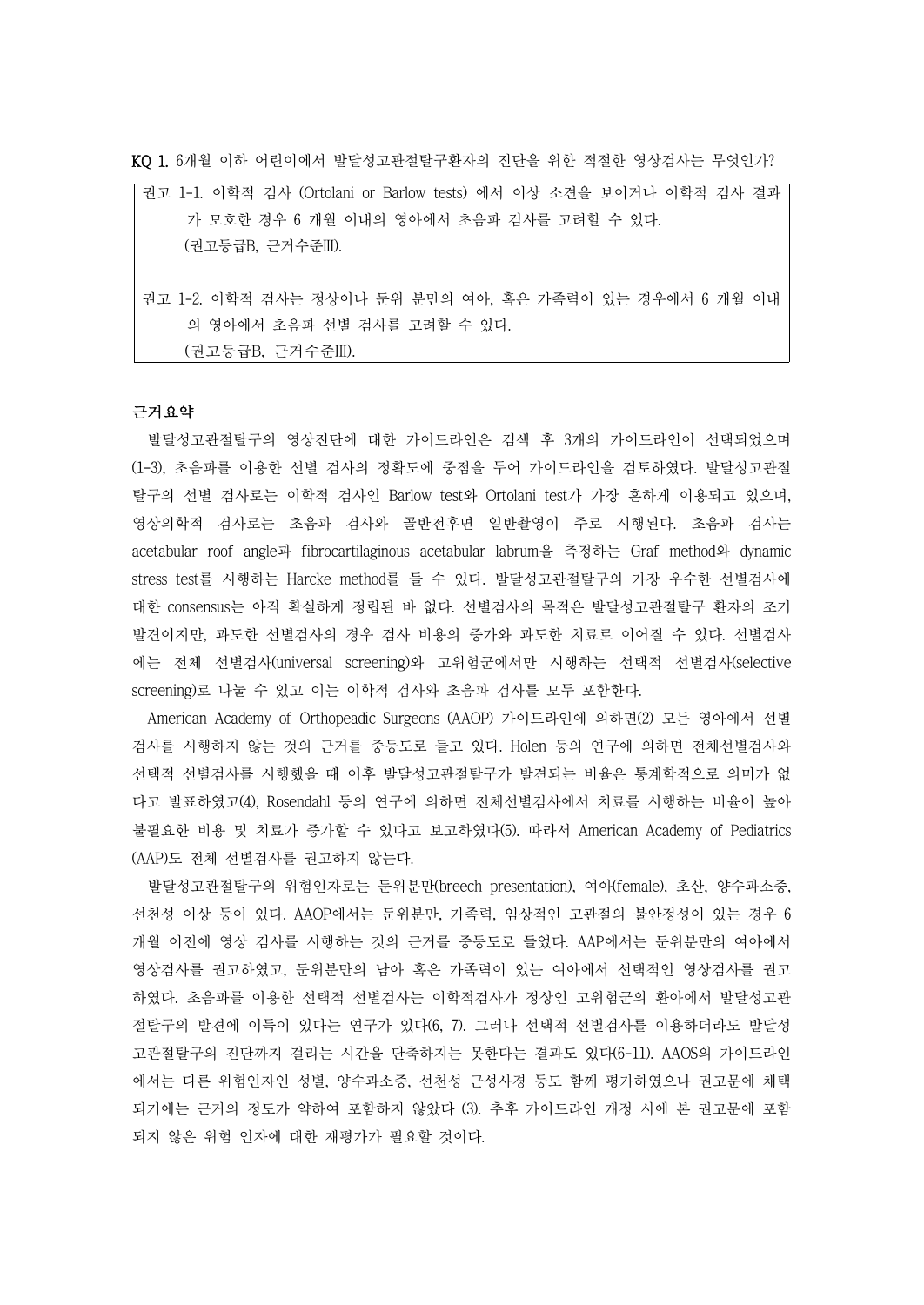이학적 검사에서 이상이 있는 경우 AAP에서는 초음파 선별검사를 권고하지 않았다. 그러나 최 근의 연구에 의하면 이학적 검사에서 이상 소견을 보이는 환아의 41%-58%가 초음파 검사에서 정상 소견을 보였으며, 따라서 초음파 검사를 시행하지 않을 경우 불필요한 치료를 유발한다고 보고하였 다(12, 13). 영국의 33개 병원에서 시행한 전향적 연구에서는 임상적으로 고관절의 불안정성이 있는 환아에서 초음파 선별 검사는 보조기에 의한 회복을 가능하게 하고, 비정상적인 고관절 발달의 증 가나 높은 수술적 치료의 비율과는 연관이 없다고 하였다(14). 또한 이러한 환자에서의 초음파 검사 는 비용적인 측면에서도 이득이 있는 것으로 판단되었다(15).

일반촬영은 이용도가 높고 저비용으로 시행할 수 있으나, 소아 환자에서는 방사선 피폭의 위험이 있으며, 4-6 개월 이전에 골화가 되지 않은 연골성의 대퇴골두(femoral head)를 평가할 수 없다는 단점이 있다. 따라서 엑스레이 검사는 4-6 개월 이후에 진단 및 치료효과의 평가, 장기 예후 등의 평가에 이용될 수 있다. AAOP에서는 4 개월 이상의 환자에서 발달성고관절탈구를 평가하기 위해 초음파 검사 대신 일반촬영을 시행하는 것의 근거는 제한적이라고 권고하였다. Tudor 등의 연구에 의하면 초음파에서 치료를 요구하는 acetabular dysplasia가 발견된 74 명의 환아 중 30 명이 엑스레 이검사에서 정상범위의 acetabular index를 보여 치료를 하지 않았다고 한다(16).

AAOP에서는 이학적 검사에서 이상이 없으나 초음파에서 비정상적인 소견을 보이는 경우 보조기 착용을 하지 않고 6주까지 초음파 추적 검사를 시행하는 것의 근거는 제한적이라고 권고하였다.<br>Wood 등의 연구에 의하면 2주에서 6주 사이의 이학적 소견에서 정상이지만 비정상적인 초음파 환 아를 Pavlik 보장구를 시행한 군과 추적 관찰을 시행한 군으로 나누었을 때, acetabular coverage는 두 군에서 모두 호전되었으며, 3 개월 후 추적 검사에서 두 군 간의 acetabular index에 통계적인 유 의성은 없다고 하였다(17).

### 권고 고려사항

### a. 이득과 위해

발달성고관절탈구의 전체 선별검사를 시행하지 않는 경우 불필요한 진단과 치료를 막을 수 있다 는 단점이 있으나, 이학적 검사에서 정상인 환아의 진단을 하지 못할 수 있다는 위험성이 있다. 선 택적 선별검사를 시행하는 경우에는 고위험군에서 조기 진단율을 높일 수 있으나, 과도한 진단과 치료의 위험성이 있다. 이학적 검사에서 불안정한 고관절이 있는 경우 보조기 치료 시기를 결정하 기 위하여 초음파로 추적 관찰을 시행할 경우 불필요한 치료를 피할 수 있다는 장점이 있으나, 반 대로 치료가 필요한 환자에서 보조기 사용의 시작을 늦출 수 있는 단점이 있다. 이학적 소견이 정 상이면서 초음파 소견이 비정상인 환아에서 치료를 시행하지 않고 추적관찰을 하는 것은 불필요한

치료를 피할 수 있으나, 반대로 치료가 필요한 환아에서 치료가 늦어질 위험성이 있다.<br>-<br>엑스레이 검사는 저비용으로 쉽게 검사가 가능하지만, 소아 환자에서 방사선 피폭의 잠재적 위험 성이 있고 4-6 개월 이내에는 골화가 되지 않은 대퇴골두를 평가할 수 없다는 단점이 있다. 초음파 는 방사선 피폭의 위해성이 없고 널리 이용이 가능하지만, 시행자의 경험에 따라서 검사 결과의 편 차가 존재한다는 단점이 있다.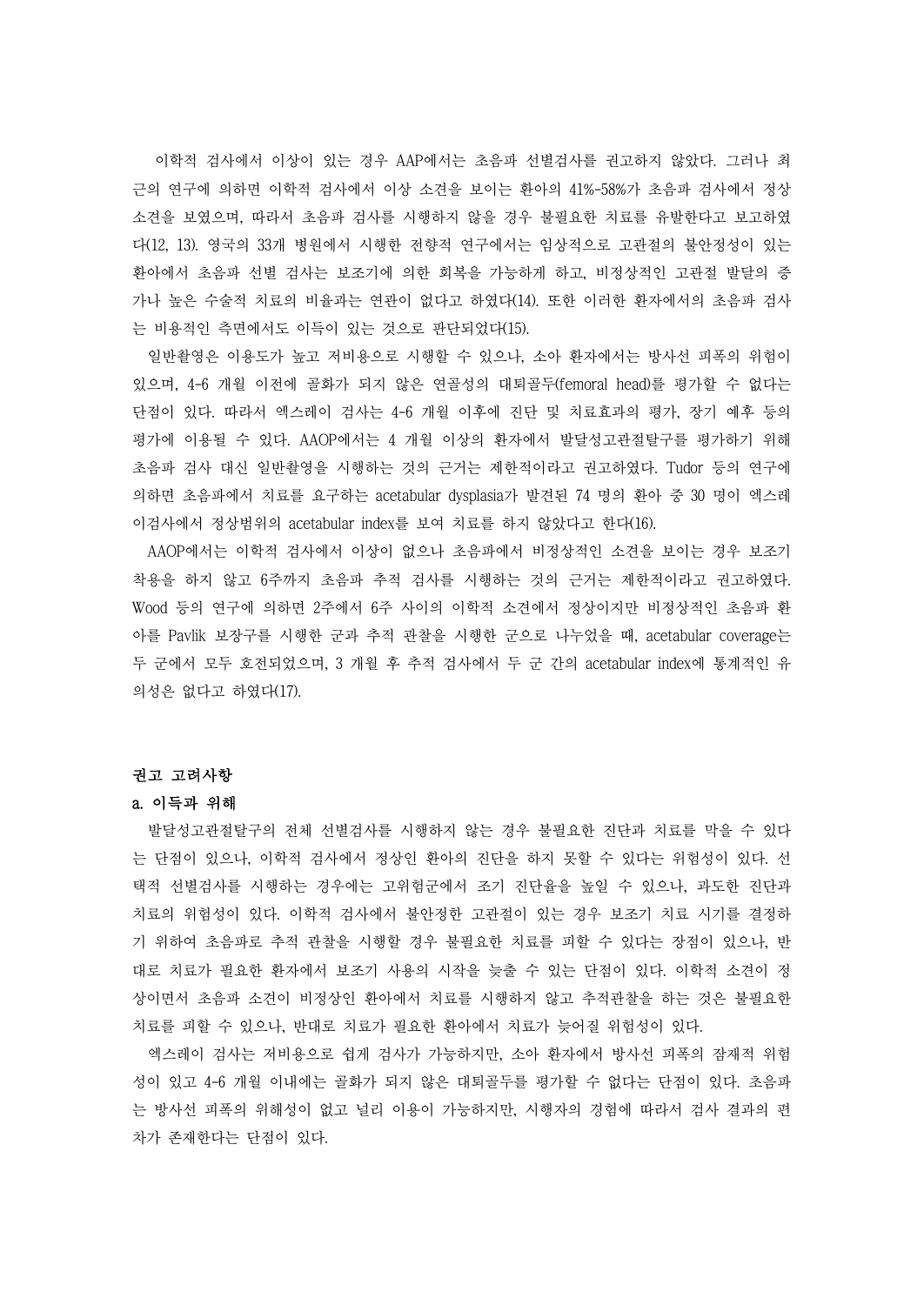# b. 국내 수용성과 적용성(Acceptability and Applicability)

검색된 진료지침의 국내 수용성과 적용성은 평가결과 큰 무리가 없는 것으로 판단되었다. 수용성 과 적용성 평가표는 부록 2에 제시되었다.

# c. 검사별 방사선량

골반 일반촬영 4 초음파검사 0

## 참고문헌

- 1. Karmazyn BK, Gunderman RB, Coley BD, Blatt ER, Bulas D, Fordham L, et al. ACR Appropriate ness Criteria® on developmental dysplasia of the hip—child. Journal of the American College of Radiology. 2009;6(8):551-7.
- 2. Pediatrics AAo. Guideline on Detection and Nonoperative Management of Pediatric Developmental Dysplasia of the Hip in Infants up to Six Months of Age. Pediatrics. 2015:peds. 2015-657.
- 3. US PSTF. Screening for developmental dysplasia of the hip: recommendation statement. American family physician. 2006;73(11):1992.
- 4. Holen K, Tegnander A, Bredland T, Johansen O, Saether O, Eik-Nes S, et al. Universal or select ive screening of the neonatal hip using ultrasound? Bone & Joint Journal. 2002;84(6):886-90.
- 5. Rosendahl K, Markestad T, Lie RT. Ultrasound screening for developmental dysplasia of the hip i n the neonate: the effect on treatment rate and prevalence of late cases. Pediatrics. 1994;94(1): 47-52.
- 6. Lowry C, Donoghue V, Murphy J. Auditing hip ultrasound screening of infants at increased risk of developmental dysplasia of the hip. Archives of disease in childhood. 2005;90(6):579-81.
- 7. Tönnis D, Storch K, Ulbrich H. Results of newborn screening for CDH with and without sonogra phy and correlation of risk factors. Journal of Pediatric Orthopaedics. 1990;10(2):145-52.
- 8. Boeree N, Clarke N. Ultrasound imaging and secondary screening for congenital dislocation of th e hip. Bone & Joint Journal. 1994;76(4):525-33.
- 9. Clarke N, Clegg J, Al-Chalabi A. Ultrasound screening of hips at risk for CDH. Failure to reduce the incidence of late cases. Bone & Joint Journal. 1989;71(1):9-12.
- 10. Roovers EA, Boere-Boonekamp MM, Mostert AK, Castelein RM, Zielhuis GA, Kerkhoff TH. The natural history of developmental dysplasia of the hip: sonographic findings in infants of 1–3 mon ths of age. Journal of Pediatric Orthopaedics B. 2005;14(5):325-30.